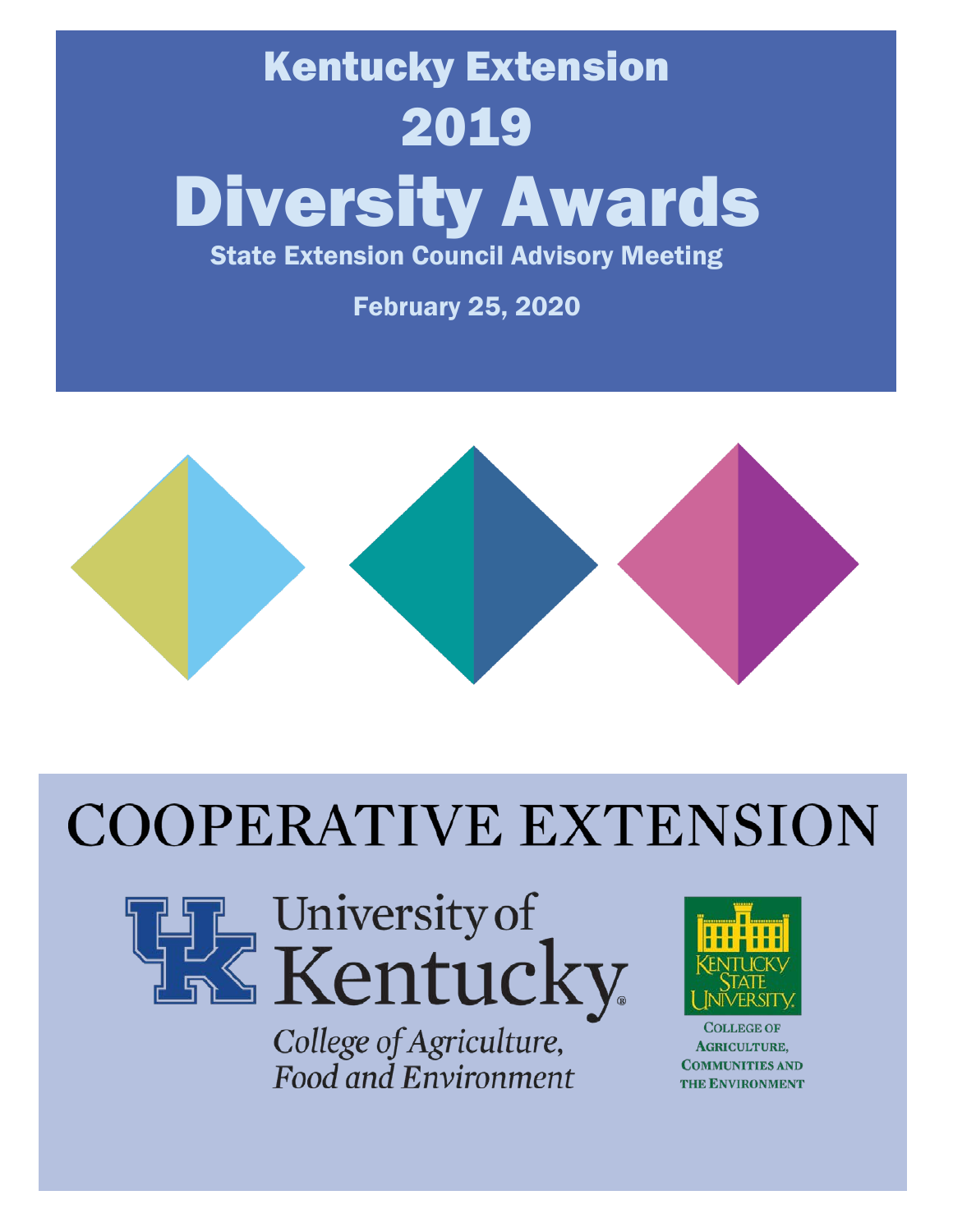

*(Left to right)* **Jenie Carter,** Extension Program Assistant, worked with KiAndra Hilliard on some kitchen skills in the Youth Development Center at the YMCA in Louisville, KY.



# Kentucky Extension Diversity Awards



*– Dr. Mia Farrell Assistant Dean for Diversity* 

The Cooperative Extension Administration from Kentucky State University and the University of Kentucky would like to recognize the outstanding achievements and commitment those have made to strengthening community diversity, recruiting and retaining diverse clientele while fostering cultural inclusive environments in an effort to continue to improve the lives of Kentucky citizens.

This year, the Kentucky Extension Diversity Award Committee was elated to receive 21 excellent nominations from across the entire Commonwealth.

The selection committee had a very difficult time in selecting a team and an individual winner, as each entry was groundbreaking, grass-root centered, and dynamic in its own right. Congratulations to the 2019 Individual and Team Diversity Award Recipients. Your hard work and dedication is appreciated.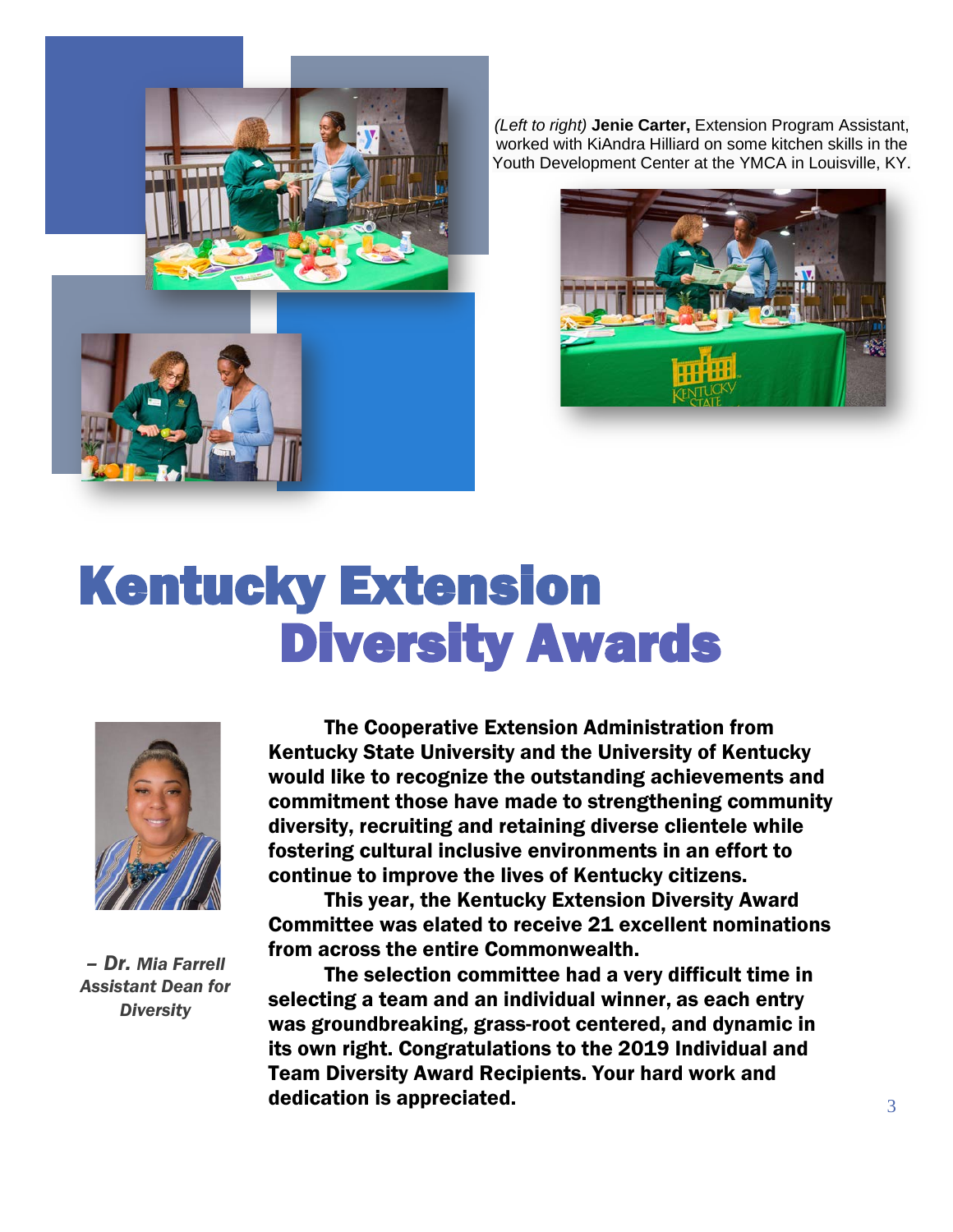# Individual Diversity Award







Perry County Nutrition Education Program Assistant



### Nutrition Education Program Materials in Braille for Visually Impaired Clients

### Reda Fugate, Perry County University

#### of Kentucky – Nutrition Education Program Assistant

The Kentucky Nutrition Education Program (NEP) encompass two separate USDA programs: The Expanded Food and Nutrition Education Program (EFNEP), and the Supplemental Nutrition Assistance Program (SNAP-Ed). The goals of both are to educate limited resource families with young children and SNAP eligible individuals to plan nutritious meals on a limited budget, acquire safe food handling practices, improve food preparation skills and change behavior necessary to have a healthy lifestyle. NEP assistants work in communities by building partnerships with all types of community organizations and education institutions. Participants receive hands – on education and learn basic skills necessary to raise healthy families on limited incomes in a struggling economy.

In a state where 34.3 % of Kentucky adults are obese and 17% are living below poverty, the goal of our program assistants is always to remove any additional barriers to nutrition education. Many of them go above and beyond their job responsibilities to ensure the individuals and families they serve receive nutrition education, supplemental reinforcements and resources and deliver their programming with respect for those they serve.

In Perry County, Reda Fugate, continues to shine in this area. Reda always goes above and beyond to help meet the needs of her clientele and in this instance worked with the state NEP office to secure our adult curriculum materials in Braille for her visually impaired clientele. Reda and the state NEP office worked with the American Printing House for the Blind in Louisville, KY to translate our adult curriculum, Healthy Choices for Every Body, in Braille. Reda has now provided opportunities for other program assistants across the state to reach a new audience because of her work in serving a previously unserved and underrepresented audience. In addition, the families of the individuals are now engaged in Cooperative Extension Programming and it has solidified the commitment of serving our communities across the Commonwealth.

This curriculum was recently accepted into the SNAP-Ed toolkit and is available to other SNAP-Ed implementing agencies. In addition to Braille, it is offered in Spanish, French, and Swahili

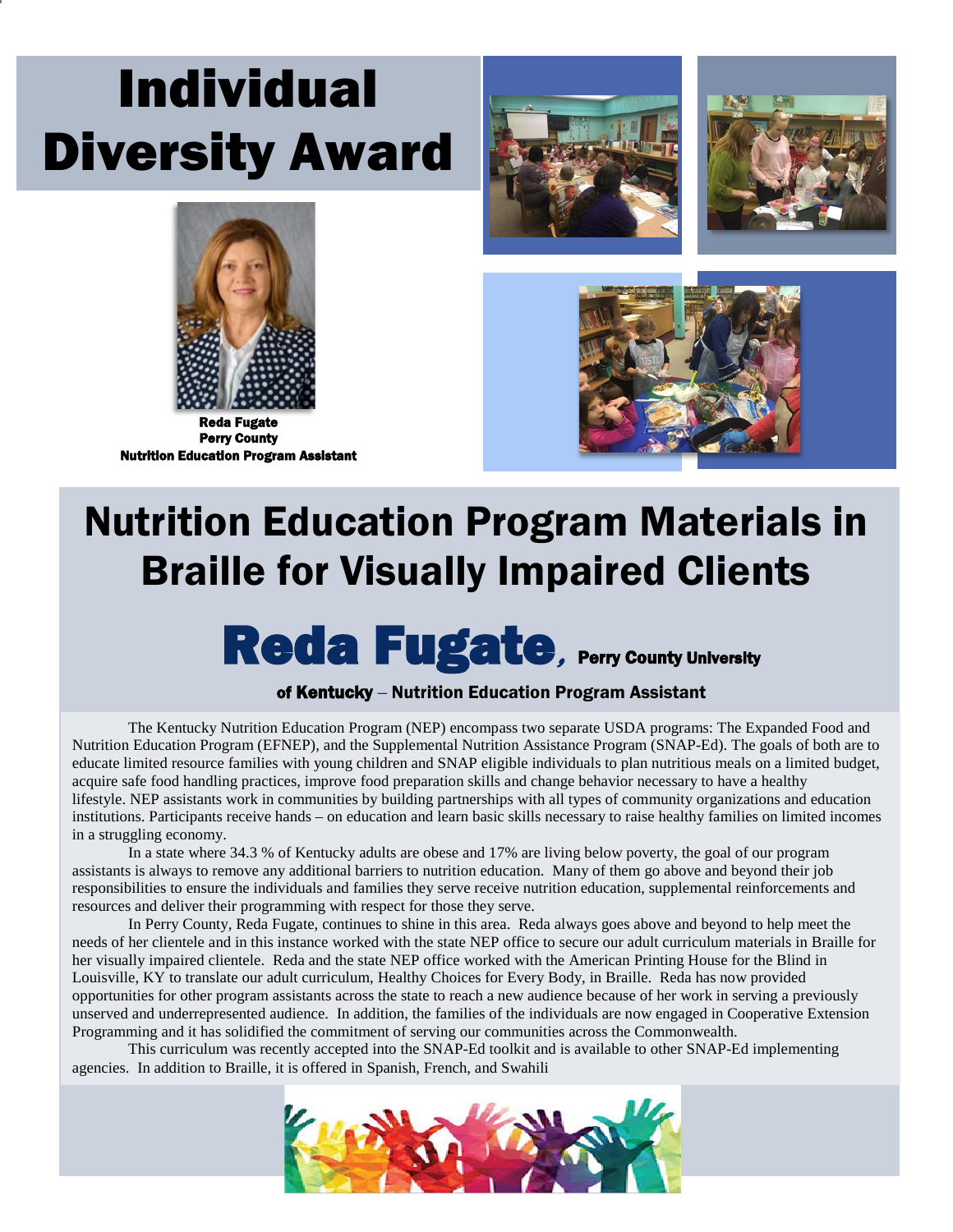



# Team Diversity Award Winner

### Nutrition Education Program Creates Opportunities for Developmentally Challenged in Metcalfe County, Kentucky

Heather Shaw - Metcalfe County University of Kentucky - Nutrition Education Program

Assistant



Sciences Agent

The Metcalfe County SNAP Education Assistant teaches Nutrition Education Program (NEP) classes monthly at the Metcalfe County Public Library, these classes are open to the public. A local woman approached the SNAP Assistant in one of the library programs, indicating that she had a group of up to 10 young adults with various developmental disabilities. She requested that her group be enrolled in the NEP program classes. She felt strongly that they would benefit from the education provided in the classes.

This group included members diagnosed with autism, Down's syndrome and other special needs. This community member wanted her group to participate in NEP classes, but wasn't sure the library setting was a good fit. The SNAP Assistant decided to start a monthly NEP class at the Extension office in Edmonton, in order to help this group learn about how to eat healthier, save money when grocery shopping and gain cooking skills, to become more independent and confident in the kitchen. The group attended monthly sessions from July 2018 through June 2019. When these participants completed the entire NEP curriculum and graduated the course, data showed a 75% increase in the quality of their diet and a 69% improvement in food resource management since beginning the classes.

Challenges that presented in working with this group included, that not all participants were comfortable speaking during class and some participants did not have writing skills. Some participants had short attention spans and/or had trouble focusing for the entire length of the lessons. To help ease these issues, the instructor kept a regular routine with the group's classes so that everyone knew what was going to happen in each session. No one was directly asked to answer questions. In an effort to break up the lecture to help participants struggling to sit or listen for long periods of time, the instructor modified these classes adding in hands on activities using the Eat Smart to Play Hard toolkit, from the state NEP office.

At the end of each class, all participants and the instructor went to the kitchen to prepare the recipe of the day. If a participant didn't feel comfortable helping prepare the food, they simply observed. After a few lessons, participants felt more comfortable taking part in the food preparation and most everyone enjoyed pitching in to help make the recipes. The group improved their kitchen skills including reading a recipe, following directions, measuring and knife skills. Most participants were surprised when they tried the healthy recipes and actually liked them, resulting in the 75% improvement in dietary quality, evidenced by the NEP graduation data.

During the course of this group's enrollment in the NEP program, the group leader also requested help with stress management and hands – on food preservation. The Extension Agent for Family and Consumer Sciences Education then provided programs on stress recognition and release, hands-on food preservation workshops and a hands – on electric pressure cooker cooking class, to meet their needs. The FCS Extension Agent has eight program sessions scheduled with this group for the 2020/21 program year, to facilitate this group's participant's further development of their daily living skills, within the Extension learning environment.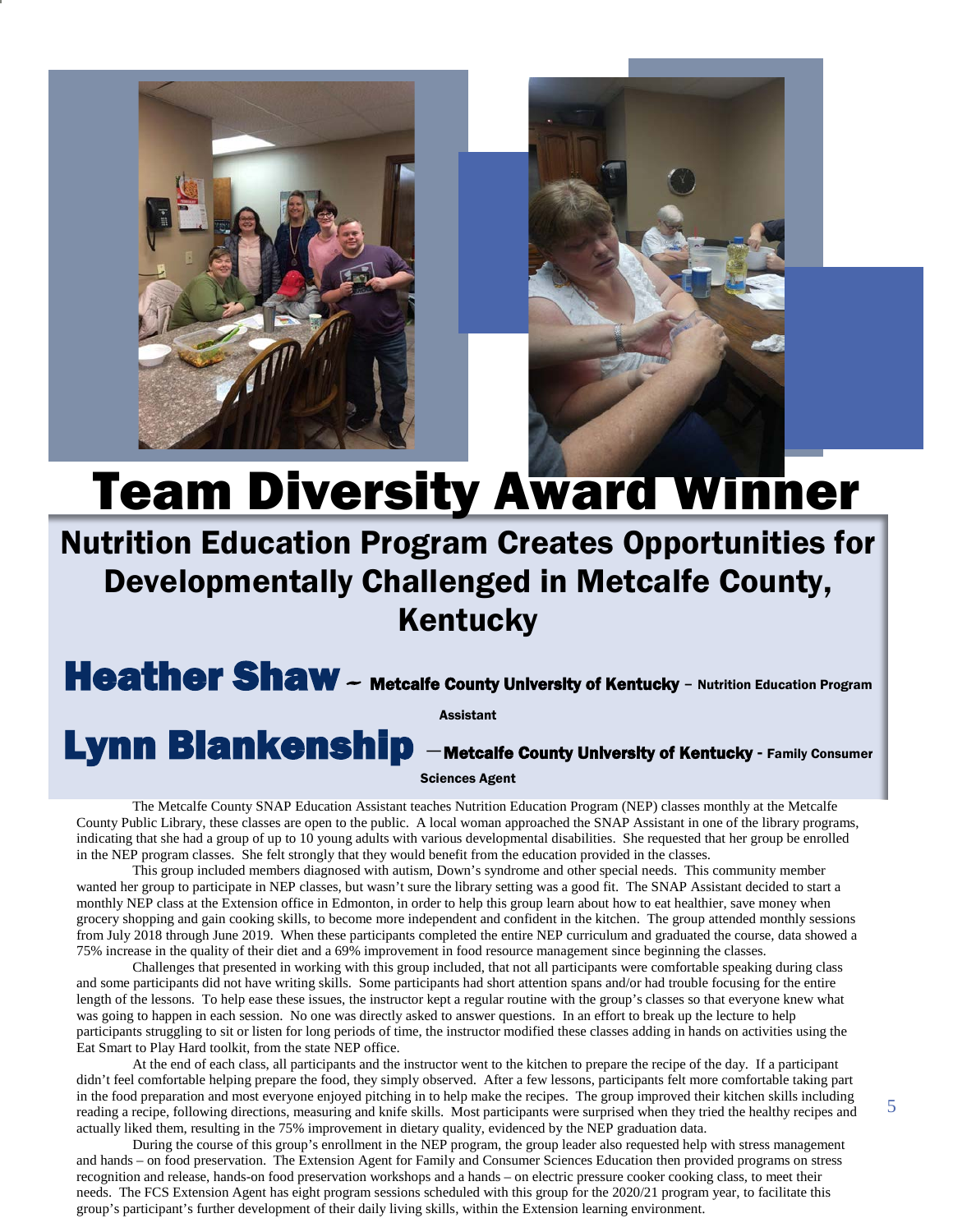# Individual Diversity Award Nominees



Livingston County – Dominique Wood – 4-H Youth Development Extension Agent

Dominique Wood ensures that ALL youth receive the same opportunities to learn from UKY Cooperative Extension Programming. She dutifully addresses any accommodations needed to create the most impact in learning for each and every youth in the county.

#### Madison County– Amanda

#### Sears– Horticulture Agent

The Madison County Horticulture Agent offers hands on gardening education to the residents of Liberty Place, women's drug rehabilitation center located in Richmond, Kentucky.





Jefferson County **–** Clarissa Cheatwood – Nutrition Education Program Assistant

Clarissa has served as a nutrition education program assistant for 11 years and continuously reaches out to provide programming to underrepresented audiences throughout Louisville, including immigrants and individuals in substance use recovery.

#### Kentucky State University **–** Edwin

Chavous – Area Small Farm Agent

KSU's Cooperative Extension Program's Area Small Farm Agent is working with limitedresource present and future homeowners by providing technical assistance on creditworthiness, loans, home repairs, and USDA Rural Development programs.



#### Meade County **–**

Teresa King – Nutrition Education Program Assistant

Special needs adults are often overlooked when planning programs. To better serve this audience the EFNEP assistant partnered with a local church to expand efforts and teach new experiences.



#### Mercer County *–* Dana Anderson

– 4-H Youth Development Agent

Latino Outreach Day Camp was for youth to experience the opportunities available through 4-H. Youth participated in hands on activities and the opportunity to try new things.



Campbell County **–** Melissa Pilcher – Nutrition Education Program Asst.

Nutrition Education program brought a diverse group of young people closer as a team through the power of food and cooking while learning the benefits of nutrition and healthy eating.

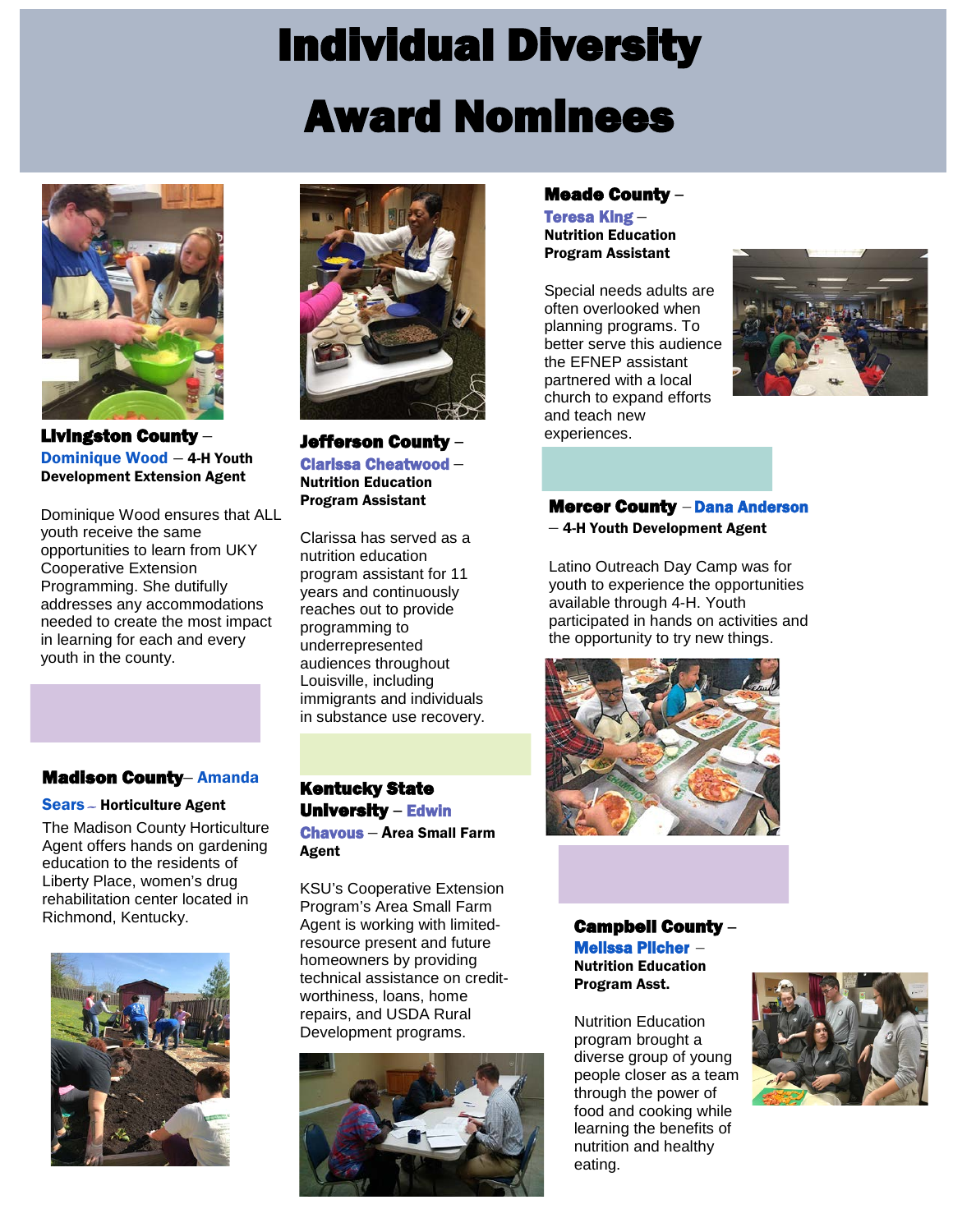### Individual Award Nominees



Mercer County **–** Luci Hockersmith – 4-H Youth Development Agent

Mercer County's MLK Day is an annual event dedicated to recognizing and empowering youth as well as community pluralism in the context of the National Martin Luther King, Jr. holiday.

#### University of Kentucky **–** Ed Wilcox – Watershed Research & Extension Associate

Ed Wilcox reached out to local organizations with under-represented youth to provide watershed education in Frankfort, Kentucky.







#### Franklin County **–** Tamera Thomas – Family Consumer Sciences Agent

Franklin County Cooperative Extension partnered with the Kings Center, a faith-based, nonprofit community center to promote proper nutrition and teach cooking skills to limited resource youth from grades 1-12.

Diversity is the one true thing we all have in common. Celebrate it every day!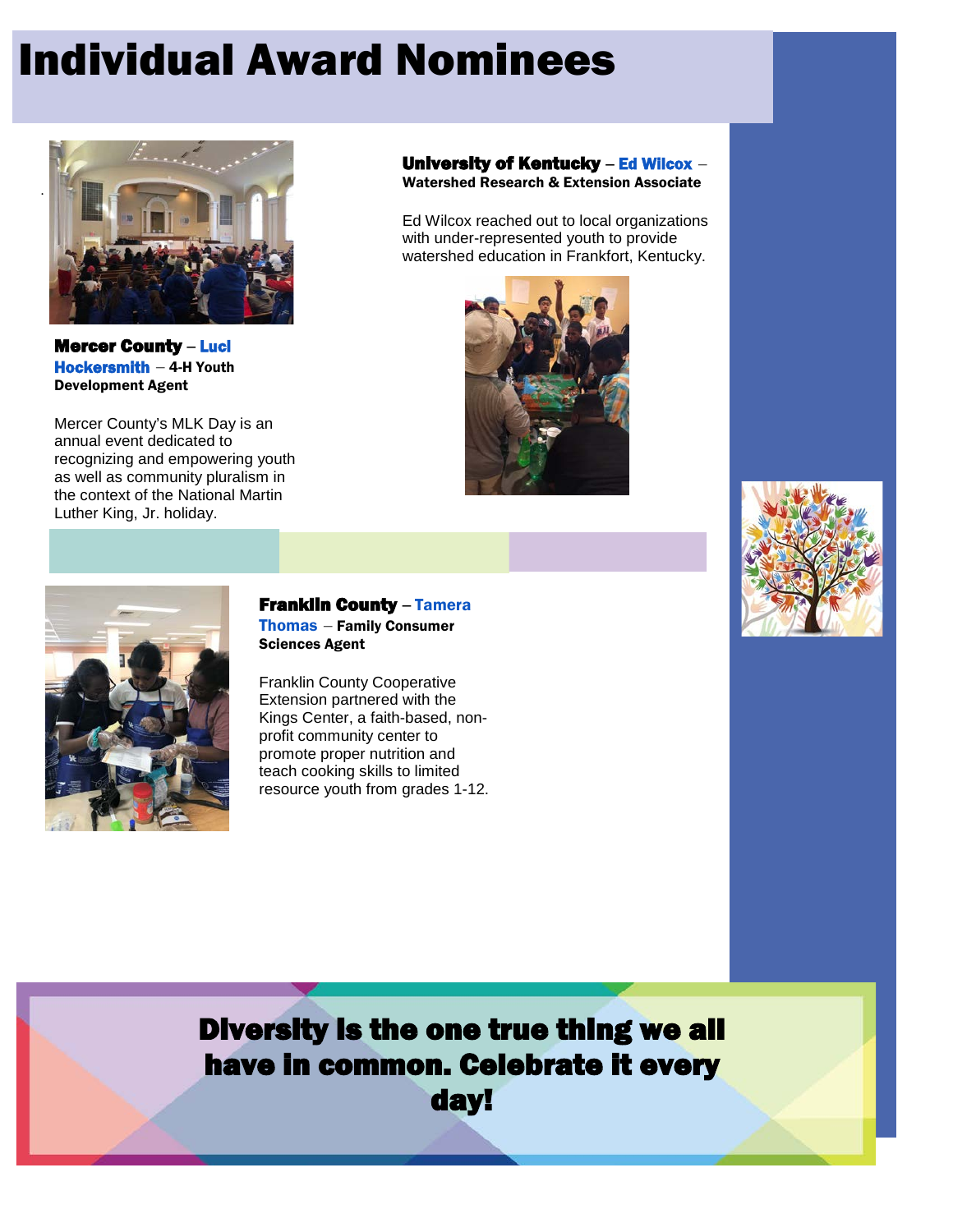### Team Diversity Award Nominees

#### Pike County **–** Novella Froman, Beatrice Akers, Sarah Musick, & Carol Thompson – University of Kentucky

The Pike County 4-H Program is large with an average membership of 4,000 youth in the clubs. Programming is a challenge in this county as it can take up to an hour to reach some part of this county. Staff take the programming out in the communities to make it inclusive for such a large geographic county. Though the minority population is less than 1%, the program more than meets parity and exceeds the market share of youth at 58%.

#### Pulaski County **–** TJ Adkins, Edith Lovett, Brenda Williams, & Bethany Wilson – University of Kentucky

Sky Hope Recovery Center is a 100 bed rehabilitation center for women that is providing hope to homeless women suffering from alcoholism and drug addiction. The facility is located in Somerset, Kentucky.







#### Rowan County **–** Pegg Jones & Bradley McKinney – University of Kentucky

Students learn to give back to their community, reduce hunger, plant science, nutrition, being a team and identify a sweet potato.





Fleming County **–** April Wilhoit, Staci Thrasher, Lindsay Hayns, & Samantha Woerner –University of Kentucky

able<br>able<br>por Through this cross-cultural "garden to table" experience, youth members had the opportunity to observe international gardening techniques, learn about fruits and vegetables from across the globe, and compare and contrast food preparation methods.